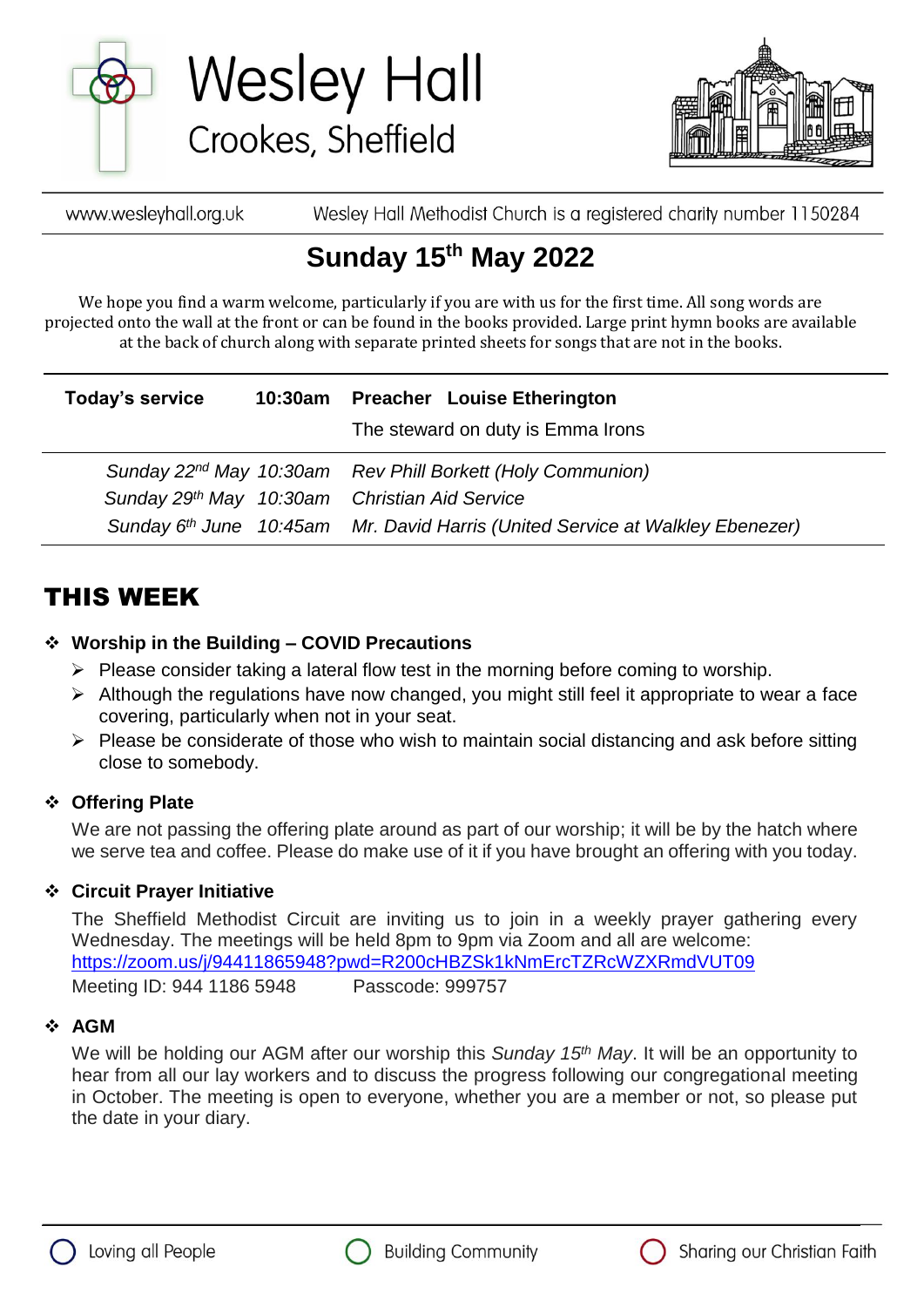| <b>Families Coordinator</b> Neil Thompson 07412 124 310   |  | <b>Centre Manager</b> Matt Irons 0114 267 9040 |
|-----------------------------------------------------------|--|------------------------------------------------|
| <b>Pre-teen &amp; Youth</b> Keith Chikaviro 07401 980 794 |  | <b>Facebook</b> wesleyhallcrookes              |

### **Gift Day 2022**

We have committed our annual Gift Days to supporting the employment of both a Families Co-Ordinator and a Pre-teen & Youth Worker. Those who fill these roles are doing a great job, working with children and young people of both our church and the local community.

About a third of the income for the Children, Families and Youth Fund comes from our Gift Day. Our target for this year was £7,500, with £1,500 already received from those who make a regular gift each month. However, we have not yet managed to secure all the grant funding we had hoped for, so if it is possible to increase your donation from last year, that would be fantastic, although we do completely understand that there are many other pressures on people's everyday finances at the moment.

Our Gift Day this year is on *Sunday 15th May*, which is the same day as our AGM. We are very happy to accept gifts at any time by cash, cheque, bank transfer, standing order, or online [\(www.give.net/wesleyhallcfy\)](about:blank), but please make it clear that your donation is for Gift Day. Gifts are welcome as a one-off on or around the Gift Day, or spread over the year on a quarterly, monthly or weekly basis. Thank you very much for your generous support to date. If you have any questions about Gift Day, please contact Matt Irons.

## COMING SOON

### **Sunday 22nd May**

During worship on Sunday 8th May, Rev Phill Borkett introduced us to the 'Walking with Micah' project which is helping the Methodist Church in Britain focus on its priorities for social justice. He will continue this theme when he preaches again on  $22<sup>nd</sup>$  May. The hope is that Methodist groups will reflect together and share their responses to:

- listen to people with experience of injustice
- explore where God is, and
- reflect on what a just, equal and life-giving world looks like.

The Methodist Church hopes that those participating in the project will contribute to formulating priorities by considering three questions and sending in responses:

- Imagine a fair, more equal and life-bringing society and world.... what does that look like?
- To get there, what is the most important issue that needs addressing?
- And what is one key action that needs to be taken to address it?

You are invited to reflect on these issues in advance. There will be handouts available for you to give your thoughts to the questions, which can be brought to either service and will help form a church-wide response to the issues.

You can read more about the project on the Methodist Website:

[https://www.methodist.org.uk/our-work/our-work-in-britain/social-justice/walking-with](https://www.methodist.org.uk/our-work/our-work-in-britain/social-justice/walking-with-micah/walking-with-micah-justice-conversations/tools-to-support-justice-conversations/)[micah/walking-with-micah-justice-conversations/tools-to-support-justice-conversations/](https://www.methodist.org.uk/our-work/our-work-in-britain/social-justice/walking-with-micah/walking-with-micah-justice-conversations/tools-to-support-justice-conversations/)

### **Ceilidh – Saturday 28th May**

There will be a Ceilidh at Wesley Hall on *Saturday 28th May* 6.30pm, led by 'The Well Dressed Band'. Tickets will be £10 for adults and £8 for children, which includes food (jacket potatoes with fillings); please see Rosemary or Andrea for tickets. The funds raised will go to Christian Aid as part of Christian Aid week and will go to support people in Zimbabwe - a country where the impact of the climate crisis is being keenly felt and where drought is leading to widespread hunger. In past years, we have raised money in Christian Aid week by door-to-door collecting, but for

some time, this has been becoming much less popular, so we are keen to try alternative ways to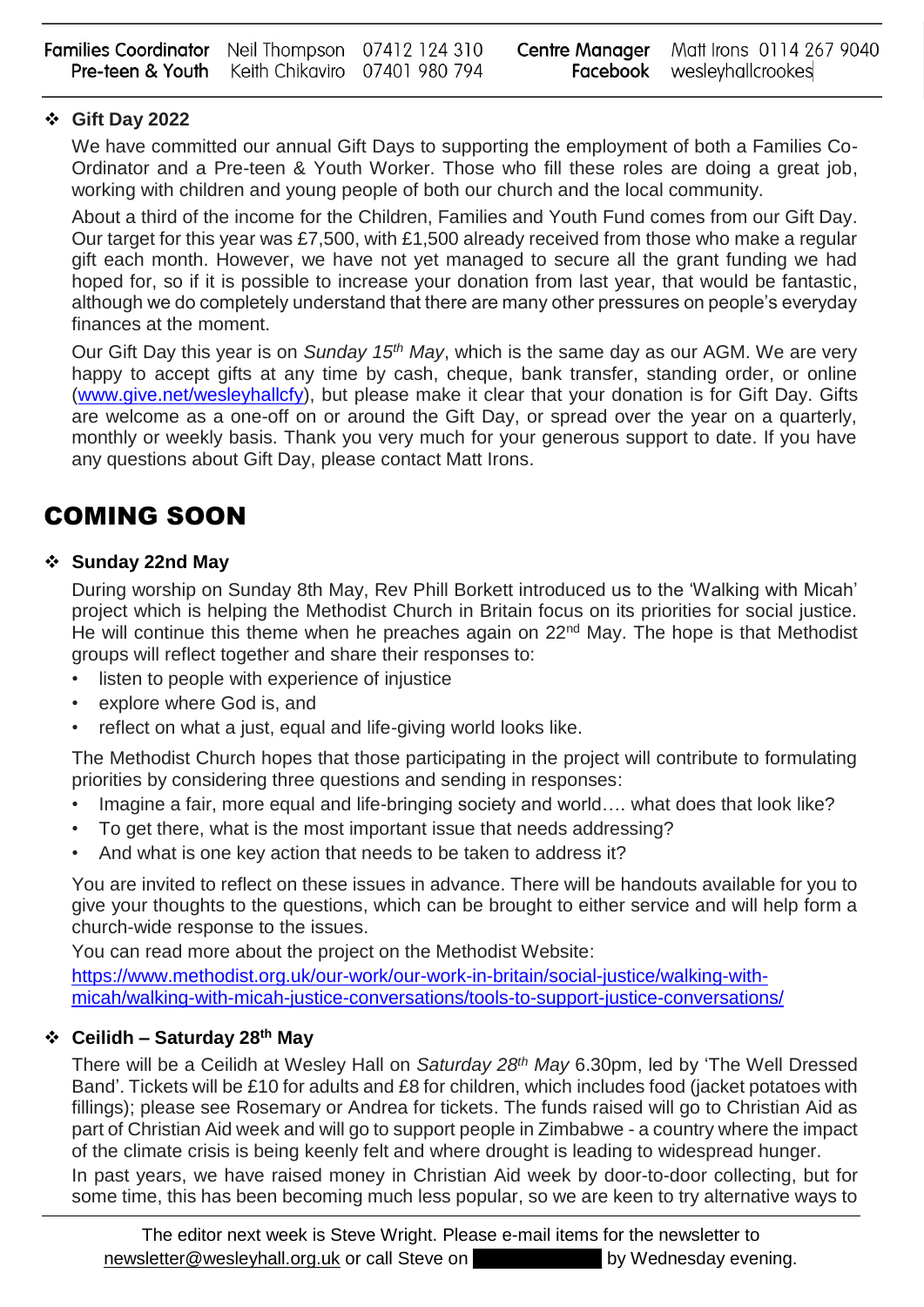fundraise. Many thanks to those who have collected over the years - it is much appreciated. On the evening of the ceilidh, we would also like to have a cake sale to raise additional funds and would appreciate offers to bake cakes and run a stall. Again, please see Andrea or Rosemary.

### **Joint Church Council Meeting**

We are holding a joint meeting of Wesley Hall, Totley Rise and Dore Church Councils at Totley Rise Methodist Church on *Wednesday 8th June* at 7-9pm (with refreshments from 6:30pm). We will look at lift sharing to Totley closer to the time.

At the beginning of the year, we were asked by Rev Gill Newton to consider how churches might begin to work in closer partnership and what this may mean for the future mission of each of our congregations. Her letter ended, "I encourage you to pray about these matters so that together we can be discerning about the ways in which God is calling us to be church and to be his people. It will undoubtedly involve change and it will certainly take courage, but I trust that we can have a shared sense of anticipation about all that God might do amongst us as we allow ourselves to be reshaped and become more effective in our shared mission."

This meeting of the joint councils will be an opportunity for members to get to know one another ahead of Rev Mike Jones arriving in September, and to share thoughts together.

The main part of the evening will be a conversation facilitated by Neil Harland (our District Mission Enabler). However, our District Safeguarding Officer, Alison Hill, has asked to have a word at all church councils about the responsibilities of safeguarding, so it seems an ideal opportunity for her to do that, with all three church councils being together at one meeting. I look forward to seeing you there, Gail.

### **Heritage Open Day**

We had planned to run a Heritage Open Day at Wesley Hall in September 2020 which did not go ahead due to COVID. But we are trying again on *Saturday 10th September*! Local historian Ann Marples ('the Bustle Lady') has prepared a history talk but we need someone to coordinate the rest of the morning. This is likely to entail a display using materials from the archives and refreshments after the talk. If you are interested in helping with this, please see Matt.

## CHILDREN & FAMILIES

- $\triangleright$  Thank you to everyone who has responded with availability for the new Tribe rota. If you could fill in your availability either via email or the hard copy at the back if you would prefer.
- $\triangleright$  We have our next Funday on June 1st where we will be going on a polar expedition and learning that we can join God's big expedition - that is, to be a friend of Jesus and go out and help others be friends of Jesus too.
- $\triangleright$  If you have any plastic drinks bottles (ideally 2 litre or 500 millilitre drinks bottles but other sizes are welcome) could you save them for use at the Funday on June 1st or Messy Church on the 11th June. Either pass them to Neil or leave outside at the office.

## AND FINALLY

### **Thank You from Jim and Dorothy**

A very big thank you to everyone for all the kindness you have shown to Jim while he has been so ill recently, it has been very much appreciated. Thank you from Dorothy and Jim.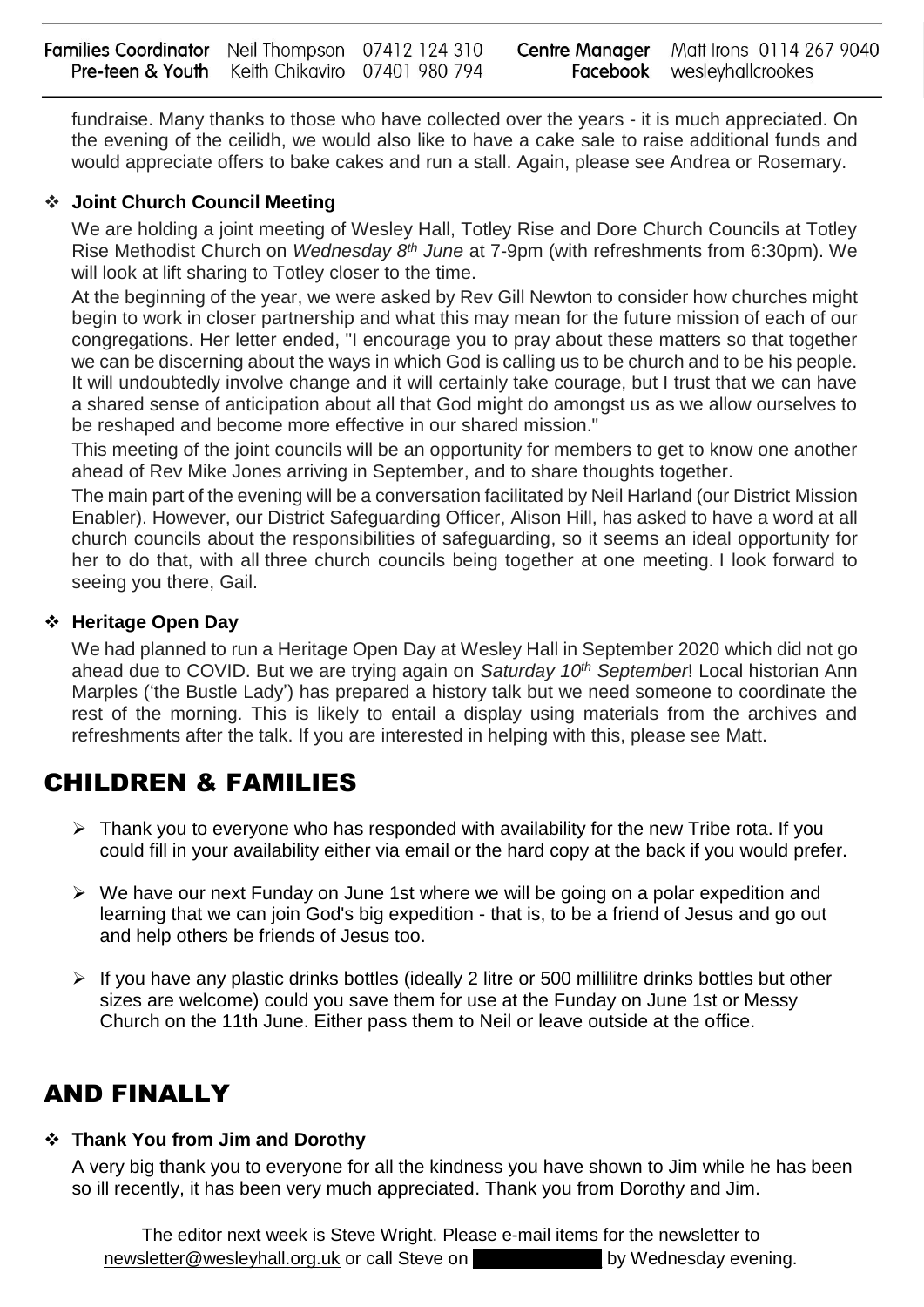| <b>Families Coordinator</b> Neil Thompson 07412 124 310   |  | <b>Centre Manager</b> Matt Irons 0114 267 9040 |
|-----------------------------------------------------------|--|------------------------------------------------|
| <b>Pre-teen &amp; Youth</b> Keith Chikaviro 07401 980 794 |  | <b>Facebook</b> wesleyhallcrookes              |

### **Welcome Rota**

We are still in need of volunteers either on a regular or occasional basis. If anyone could cover *29th May or 3rd July* please speak to Alison. Your help would be much appreciated.

### **New Pre-teen & Youth Worker**

Hi. My name is Keith Chikaviro and I am the new Pre-teen and Youth Worker at Wesley Hall.

I have just come on board the team as a youth worker to follow on from some of my previous experience being a Youth Cell Leader for Phoenix which was run by the Chapeltown Methodist Church. I have worked as a football coach with kids aged 5-14, which is another bit of experience I hope to take into this role.

Along with the great leaders at Wesley Hall, I believe I can be a great part of the team and hopefully bring some new energy into the role and with you all!

You'll find me working on Tuesdays at Drop Inn & WHY sessions, so come along and have a chat, whenever works for you. Within the coming weeks, I'm hoping to start up some new sessions made just for the youth, so if you have any ideas, please just let me know!

Please feel free to get in touch with me for a chat or anything else. My phone number is 07401 980 794, my email address is [youth@wesleyhall.org.uk,](mailto:youth@wesleyhall.org.uk) or if you see me at any church function or event, please do come to chat to me; I really want to get to know all of you at Wesley Hall!

### **Fairtrade Church**

This is just a reminder that Wesley Hall is a Fairtrade church. If you are buying tea, coffee, sugar etc. for use at church events, please make sure they are Fairtrade and have the Fairtrade logo on them. If you don't already, you may wish to consider buying Fairtrade for your home too!

### **Ukraine Emergency Appeal**

We have all been moved by the unfolding events in Ukraine over the last few weeks. Should you wish to make a financial donation to ensure that critical humanitarian assistance is available to those who need it, All We Can and the Methodist Church in Britain are receiving donations via their Ukraine Emergency Appeal. You can donate via the collection plate, putting your donation in an envelope marked 'Ukraine Emergency Appeal', and we will send this on or online at [https://www.allwecan.org.uk/donate/ukraine/.](about:blank)

### **Photo Board**

It is time to update our photo board! If you are not on there and would like to be or want to update your photo (especially the children who have done a lot of growing since their photos) then please see Jo who will take a new photo for you.

### **Church Council Membership**

We would like to welcome new members to our Church Council! The Church Council meets four times a year at Wesley Hall, with an option to join via Zoom. As our Trustee body it is has the final say on all decisions to do with the life of the church, building and finances. No experience or prior knowledge is required so it would be great to see you there. If you are interested or want to know more, please see Matt.

### PRAYER POINTS

*A new prayer for Ukraine, published by the Sheffield District:*

God of all peoples and nations, Who created all things alive and breathing,